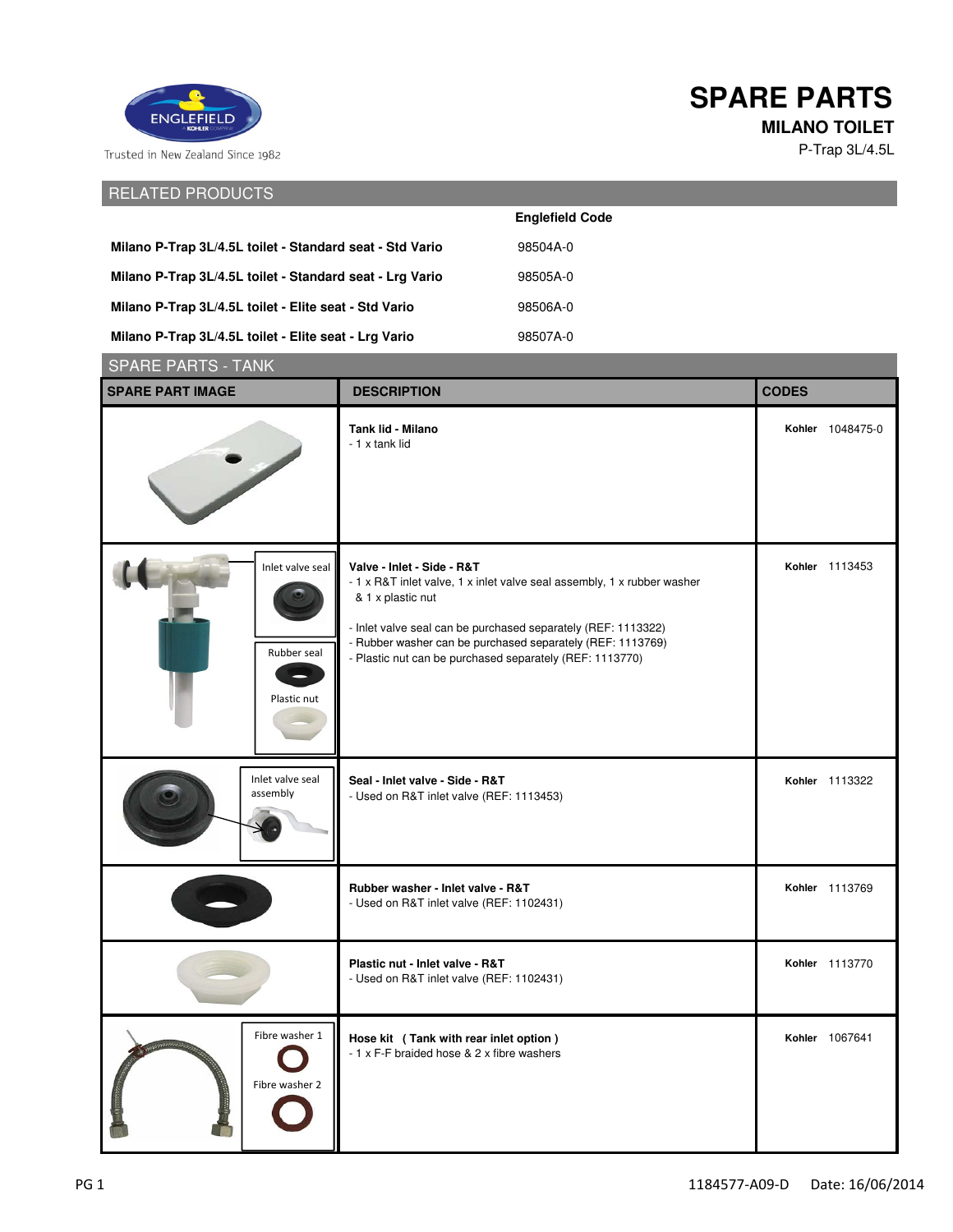| Fibre washer<br>Plastic washer<br>Plastic nut<br>Valve | Hose kit (Tank with bottom Inlet option)<br>- 1 x braided hose F-M, 1 x plastic nut, 1 x plastic washer,<br>2 x fibre washer & 1 x shutoff valve<br>- Plastic nut can be purchased separately (REF: 84897)<br>- Plastic washer can be purchased separately (REF: 84929)<br>- Water shutoff valve can be purchased separately (REF: 1052922-CP) | Kohler 14849A-NA    |
|--------------------------------------------------------|------------------------------------------------------------------------------------------------------------------------------------------------------------------------------------------------------------------------------------------------------------------------------------------------------------------------------------------------|---------------------|
| Ť                                                      | Plastic washer - Hose kit - Bottom inlet option<br>- Used on Bottom inlet hose kit (REF: 14849A-NA)                                                                                                                                                                                                                                            | <b>Kohler 84929</b> |
|                                                        | Plastic nut - Hose kit - Bottom inlet option<br>- Used on Bottom inlet hose kit (REF: 14849A-NA)                                                                                                                                                                                                                                               | Kohler 84897        |
| 普通                                                     | Valve - Water shutoff (Back to wall only)<br>- Also used on Bottom inlet hose kit (REF: 14849A-NA)                                                                                                                                                                                                                                             | Kohler 1053218      |
| Nut<br>Washer<br>Seal                                  | <b>Bung - Bottom inlet</b><br>- 1 x plastic bung, 1 x rubber washer, 1 x rubber seal<br>& 1 x plastic nut                                                                                                                                                                                                                                      | Kohler 1053193      |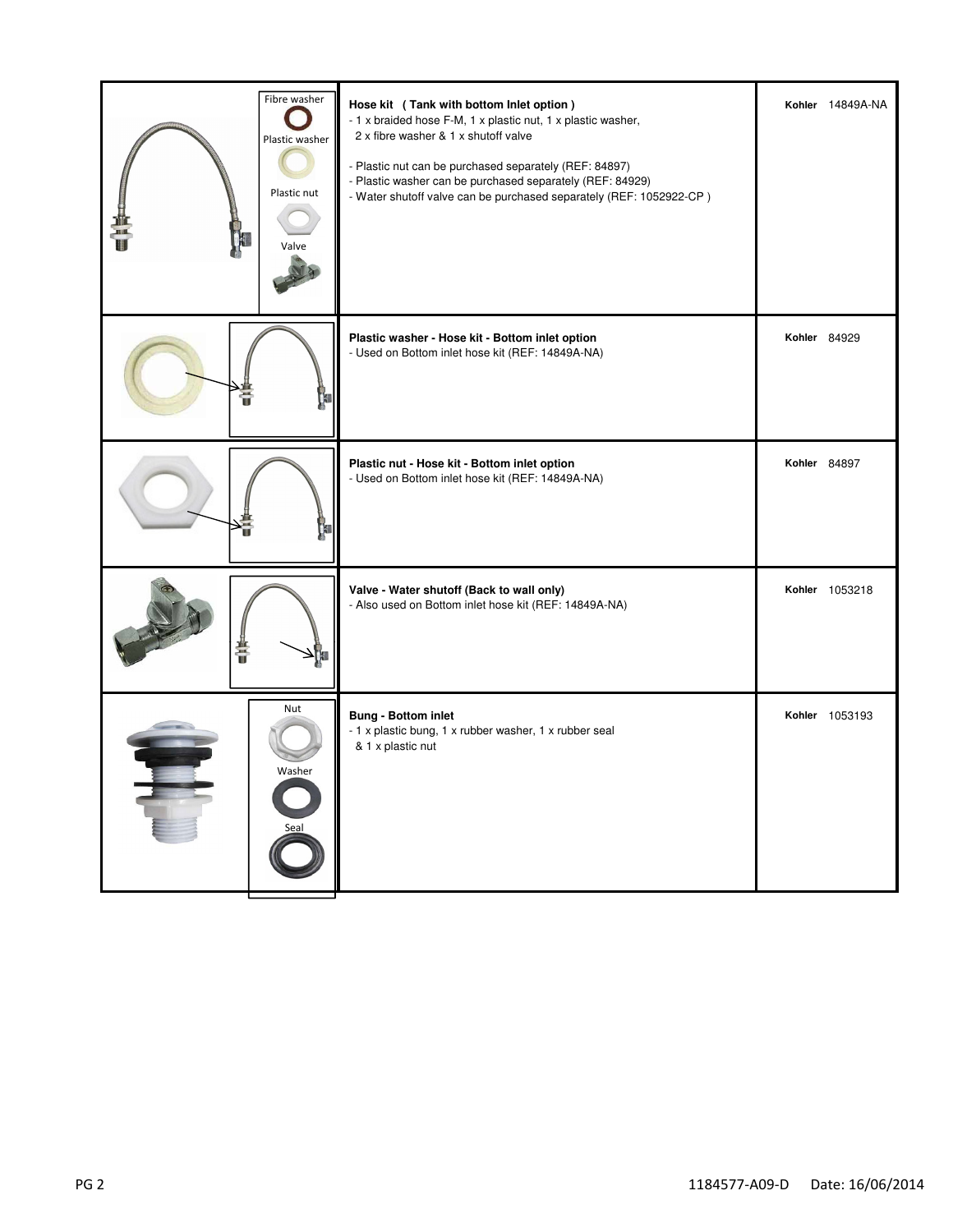| Outlet valve seal<br>Tappered rubber<br>washer<br>Rubber washer<br>Plastic washer<br>Plastic nut | Outlet valve - R&T<br>- 1 x outlet valve, 1 x outlet valve seal, 1 x tappered seal washer,<br>1 x rubber washer, 1 x plastic washer & 1 x plastic nut,<br>- Outlet valve seal can be purchased separately (REF: 1113323)                        | Kohler 1101584    |
|--------------------------------------------------------------------------------------------------|-------------------------------------------------------------------------------------------------------------------------------------------------------------------------------------------------------------------------------------------------|-------------------|
| 7 T F                                                                                            | Seal - Outlet valve - R&T<br>- Used on R&T outlet valve (REF: 1101584)                                                                                                                                                                          | Kohler 1113323    |
| Plastic nut<br>Push rod assembly                                                                 | DISCONTINUED: Flush button assembly - Raised<br>- 1 x button housing, 2 x buttons, 2 x push rods & 1 x plastic nut<br>- Push rod assembly can be purchased separately (REF: 1113320)<br>(DISCONTINUED - Replaced by part 1207909-CP as of 2013) | Kohler 1102601-A  |
| Flush button<br>assembly                                                                         | DISCONTINUED: Push rods - Flush button assembly - Raised<br>- 2 x push rods, 1 x connector & 2 x rubber tips<br>- Used on R&T flush button assembly (REF: 1102601)<br>(DISCONTINUED - Replaced by part 1207909-CP as of 2013)                   | Kohler 1113320    |
| Plastic nut<br>Push rod assembly                                                                 | Flush button assembly - Low Profile<br>- Includes 1 x button housing, 2 x buttons, 2 x push rods & 1 x plastic nut<br>- Push rod assembly can be purchased separately (REF: 1208135)                                                            | Kohler 1207909-CP |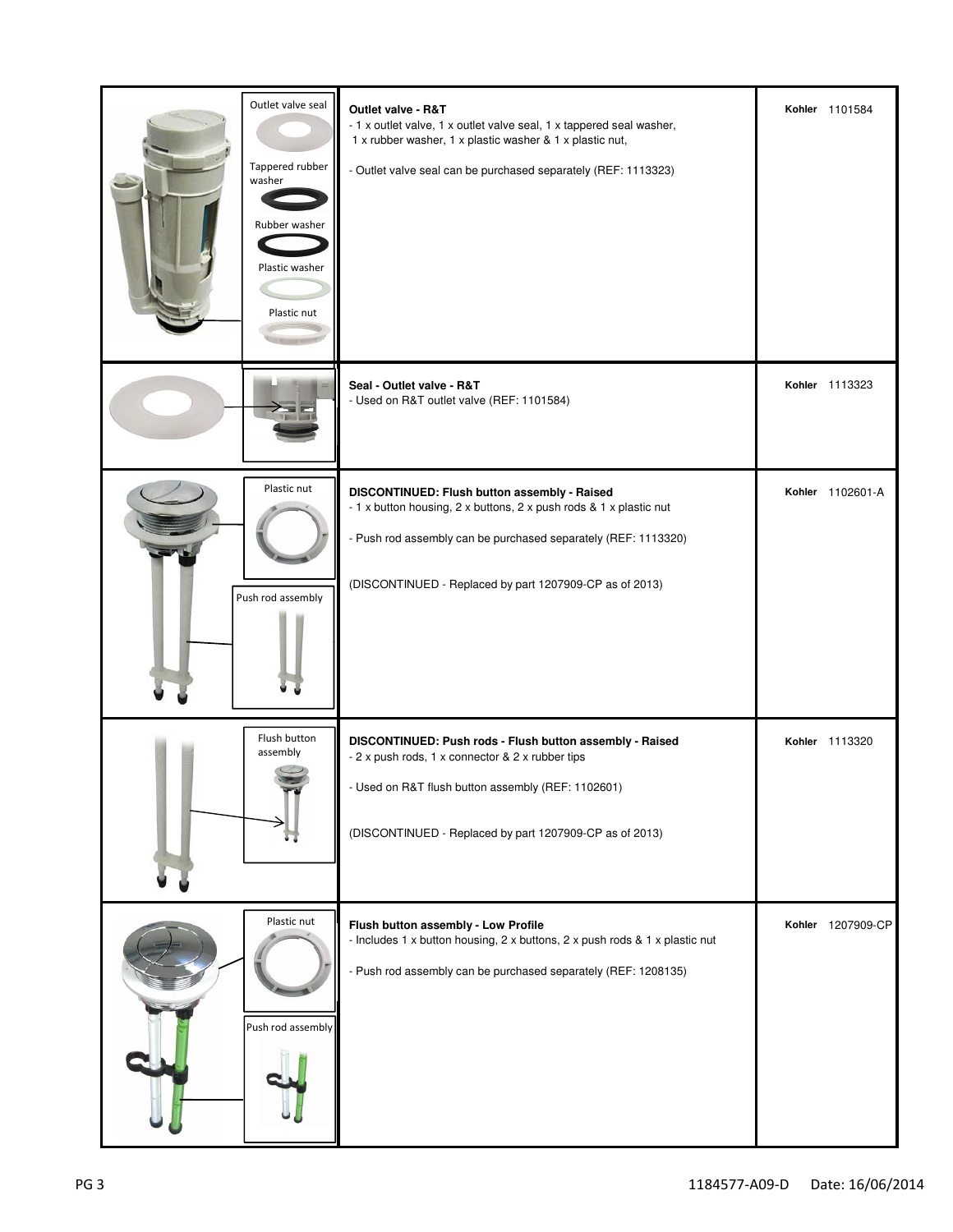| Flush button<br>assembly                      | Push rods - Flush button assembly - Low Profile<br>- Includes 2 x push rods, 1 x connector & 2 x rubber tips<br>- Used on R&T flush button assembly (REF: 1207909-CP) | Kohler 1208135 |
|-----------------------------------------------|-----------------------------------------------------------------------------------------------------------------------------------------------------------------------|----------------|
| Fibre washer<br>Metal washer<br>Rubber washer | Fixing kit - Tank to pan (milano)<br>- 2 x bolts, 2 x rubber washers, 2 x metal washers &<br>2 x small fibre washers                                                  | Kohler 1073715 |
|                                               | Seal - Tank outlet - Donut type<br>- 1 x donut seal                                                                                                                   | Kohler 1065753 |

| <b>SPARE PARTS - PAN</b> |                                                                                                                                                                                      |                 |  |
|--------------------------|--------------------------------------------------------------------------------------------------------------------------------------------------------------------------------------|-----------------|--|
|                          | Fixing kit - Pan to floor - Without brackets<br>- 2 x bolts, 2 x anchors, 2 x bolt caps, 1 x plastic drill guide                                                                     | Kohler 5593     |  |
| Waste pipe seal          | Long Vario trap<br>- 1 x vario trap, 1 x wall attachment, 1 x waste outlet seal<br>& 1 x floor waste pipe seal<br>- Floor waste pipe seal can be purchased separately (REF: 1060803) | Kohler 98451A-0 |  |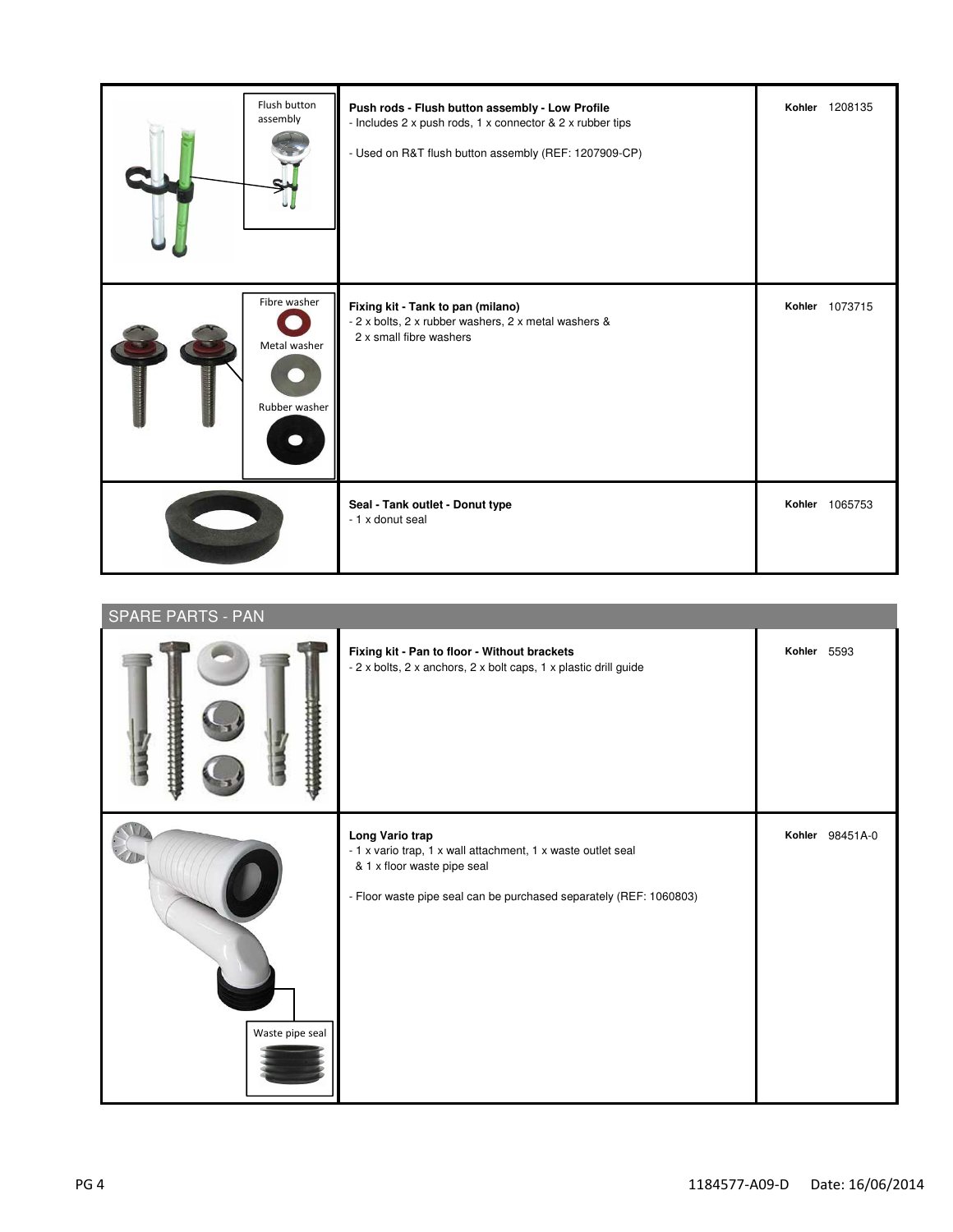| Waste pipe seal | Vario trap<br>- 1 x vario trap, 1 x wall attachment, 1 x waste outlet seal<br>& 1 x floor waste pipe seal<br>- Floor waste pipe seal can be purchased separately (REF: 1060803) | Kohler 12504A-NA |
|-----------------|---------------------------------------------------------------------------------------------------------------------------------------------------------------------------------|------------------|
| Waste pipe seal | <b>Offset Collar</b><br>- 1 x offset collar, 1 x black waste outlet seal<br>& 1 x floor waste pipe seal<br>- Floor waste pipe seal is avalable separately (REF: 1060803)        | Kohler 100794    |
|                 | Seal - Collar - Floor waste pipe<br>- Used on vario trap (REF: 12503A-NA)<br>- Used on offset collar (REF: 100794)                                                              | Kohler 1060803   |
|                 | Cap - Chrome - Pan inlet through hole<br>- Chrome inlet through hole cap                                                                                                        | Kohler 1197303   |
|                 | Cap with hole - Chrome - Pan inlet through hole<br>- Chrome inlet through hole cap with hole                                                                                    | Kohler 1022906   |
|                 | Circlip - Tank to Pan<br>- 1 x circlip                                                                                                                                          | Kohler 1049374   |
|                 | Threaded wing nut - Tank to Pan<br>- 1 x threaded wing nut                                                                                                                      | Kohler 1049379   |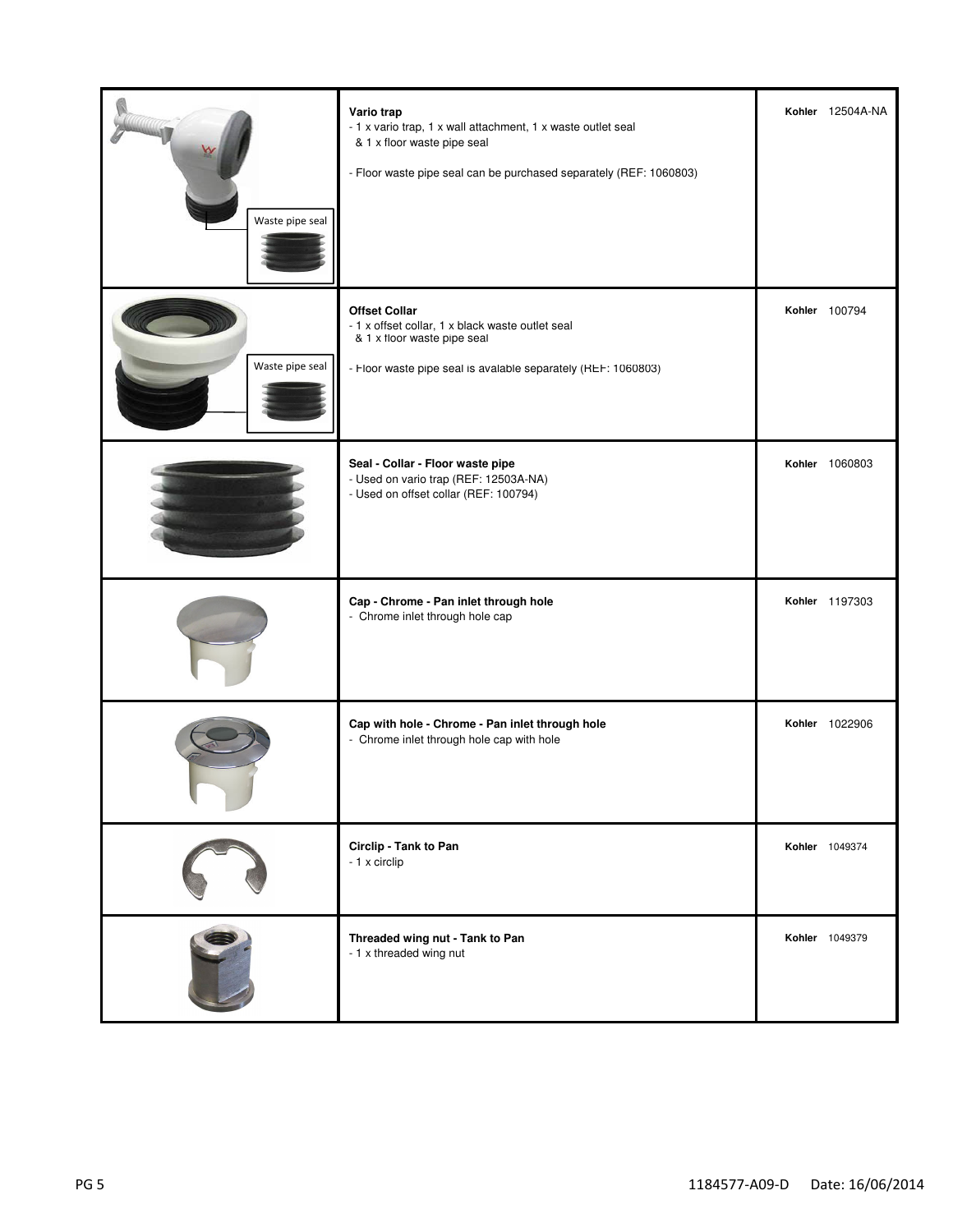| SPARE PARTS - SEAT - STANDARD |                                                                                                          |                       |
|-------------------------------|----------------------------------------------------------------------------------------------------------|-----------------------|
|                               | Seat - Standard - Milano<br>- 1 x Ready to install Mirage standard seat & required<br>installation parts | Kohler 16999A-0       |
| Top view<br>Bottom view       | <b>Bumper kit</b><br>- 2 round bumpers & 4 rectangular bumpers                                           | Kohler 1121368        |
|                               |                                                                                                          |                       |
|                               |                                                                                                          |                       |
|                               | Hinge bolt kit - Plastic hinge<br>- 2 x bolts & 2 x washers & 2 x toggles                                | Kohler 1021449        |
|                               | - 'Toggles' can be purchased separately (REF: 1071559)                                                   |                       |
|                               | Toggle<br>- 1 x toggle                                                                                   | <b>Kohler</b> 10/1559 |
|                               | Hinge plates - Plastic hinge<br>- 2 plastic hinge plates                                                 | Kohler 1067242        |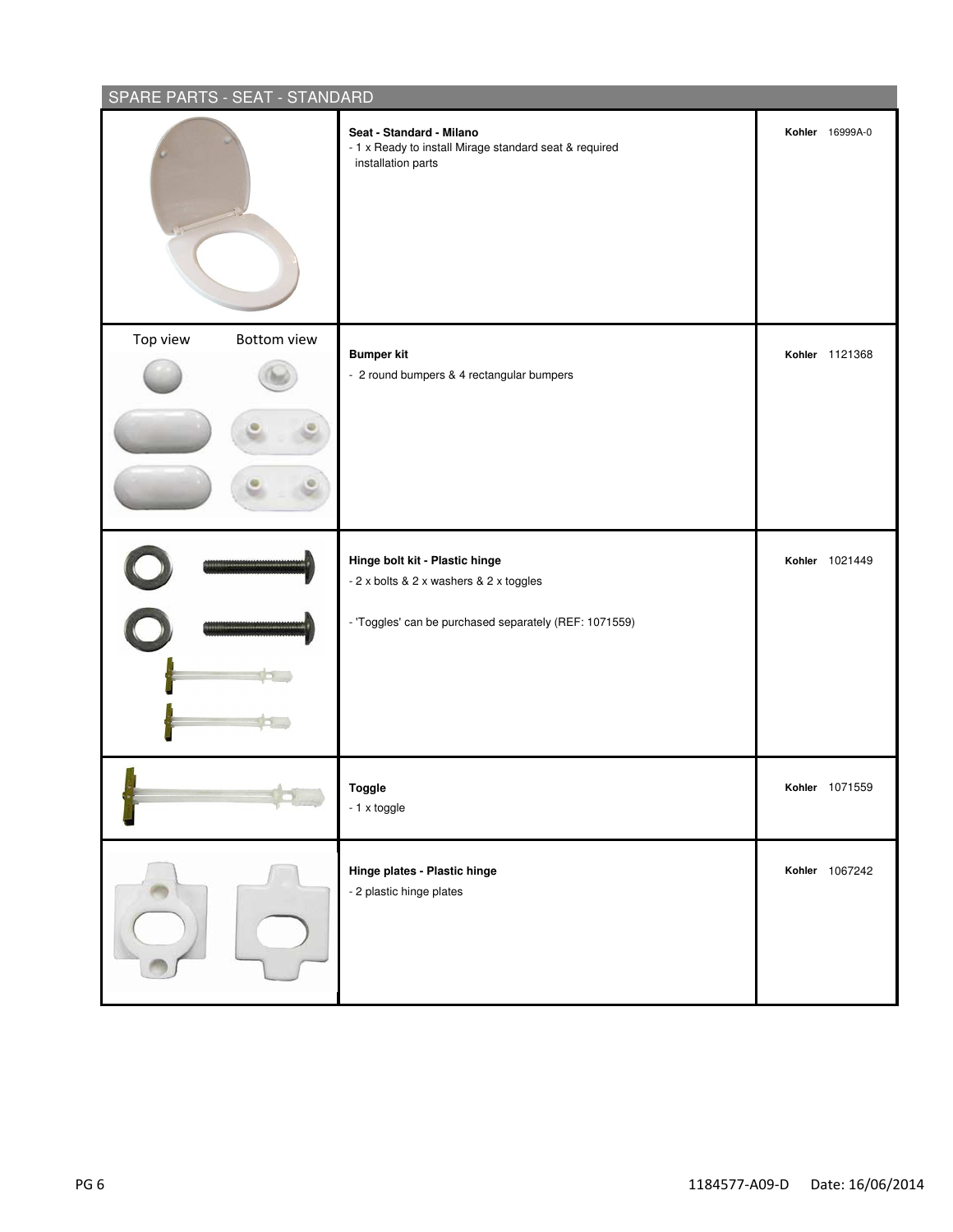| SPARE PARTS - SEAT - ELITE |                                                                                                                                             |                       |  |
|----------------------------|---------------------------------------------------------------------------------------------------------------------------------------------|-----------------------|--|
| 1                          | Seat - Elite - Milano<br>- Includes 1 x Ready to install Mirage elite seat & required<br>installation parts                                 | <b>Kohler</b> 7379A-0 |  |
| Top view<br>Bottom view    | <b>Bumper kit</b><br>- 2 x round bumpers & 4 x rectangular bumpers                                                                          | Kohler 1121371        |  |
|                            | <b>Toggle</b><br>- 1 x toggle                                                                                                               | Kohler 1071559        |  |
|                            | <b>Hinge Kit</b><br>- 2 x hinge bolts, 2 x covers, 2 x seals, 2 x Hinge plate &<br>1 x allen key                                            | Kohler 1150399        |  |
| MT15K-0806                 | Damper - Quiet Close - Left hand side - Green                                                                                               | Kohler 1112831        |  |
|                            | Damper - Quiet Close - Right hand side - White                                                                                              | Kohler 1112832        |  |
| Grub screw                 | Hinge cover - Quiet Close - Left hand side<br>- 1 x hinge cover & 1 x grub screw<br>- Grub screw can be purchased separately (REF: 1112830) | Kohler 1112828        |  |